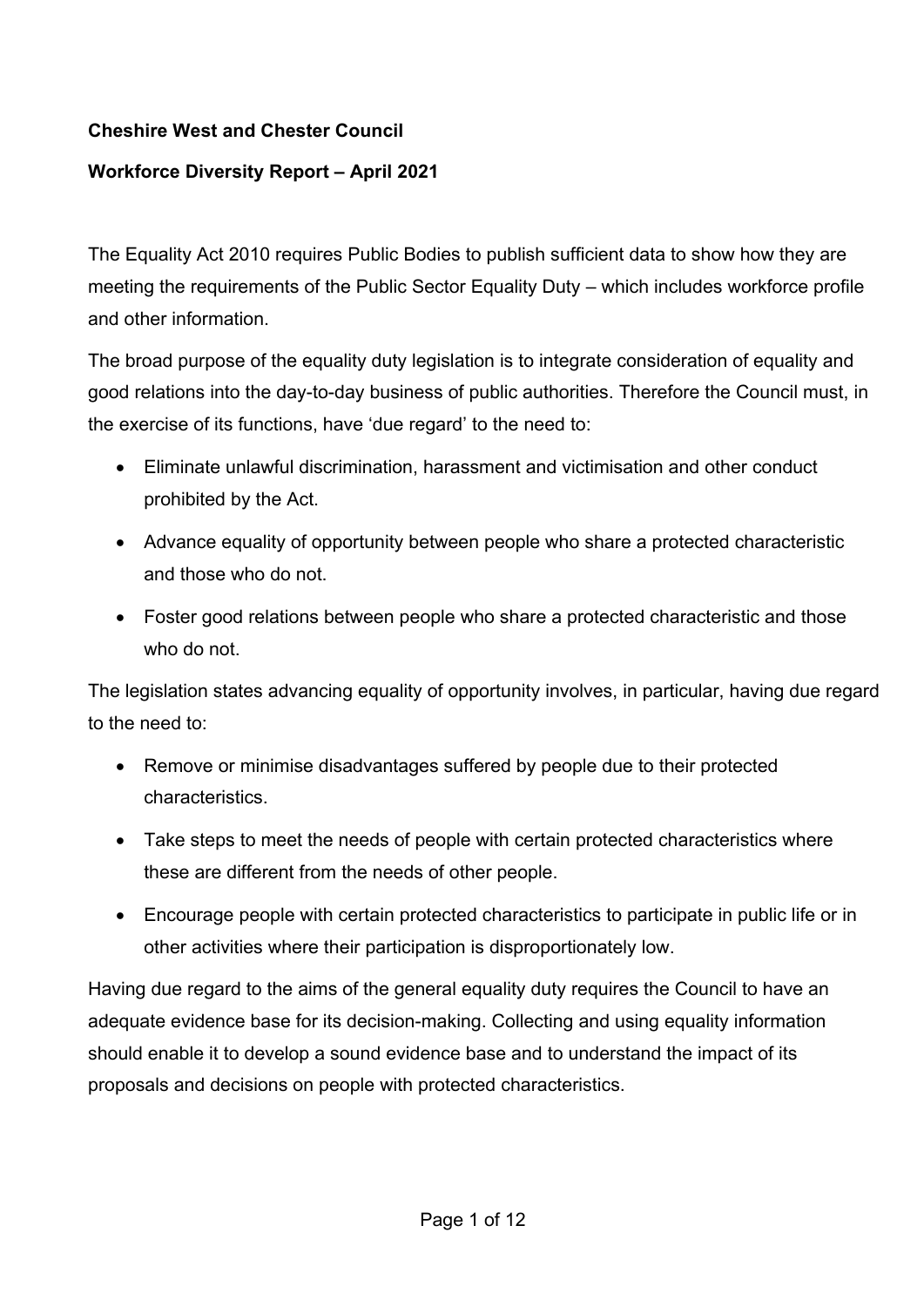The quality of diversity data of Council staff has been a concern now for a number of years. Individual employees can choose not to declare information about their ethnicity or other protected characteristics. In many cases the data was never requested and there is therefore have a particularly high proportion of "Undeclared / Prefer Not To Say" responses against the various diversity categories recorded on the personnel system (Oracle).

Several separate initiatives have been launched to try to improve the data, with varying success. It is hoped that the new Unit 4 ERP system which launched for HR and Payroll in November 2021 will provide an opportunity to revisit this again and that wider self-service will enable and empower more staff to enter their data.

# **Analysis by protected characteristic**

High level summary:

- Analysis has taken place of the workforce make-up based on various protected groups, using data from a fixed date (31 March 2021), e.g. percentage of the workforce by ethnicity, age, sexual orientation and so on; with a view to understanding if the Council's workforce truly reflects the community it serves
- Other analysis looks at equality data based on the year up to 31 March 2021 e.g. recruitment, casework and performance data; with a view to understanding if there are any inherent biases towards or against any protected characteristics, suggested by the data
- Due to self-declaration and a history of not proactively seeking employee diversity data, there is a significant amount of missing / undeclared equality data which makes it hard to draw conclusions about any anomalies– they may be evidence of conscious or unconscious bias; alternatively there may not be enough data on which to draw a meaningful conclusion.
- Bearing the above in mind, there may be a concern over data relating to the percentage of the workforce who are non-white, especially at senior levels; also over the performance ratings of staff who have declared their religion as any other than Christianity or None.

A full analysis is provided below.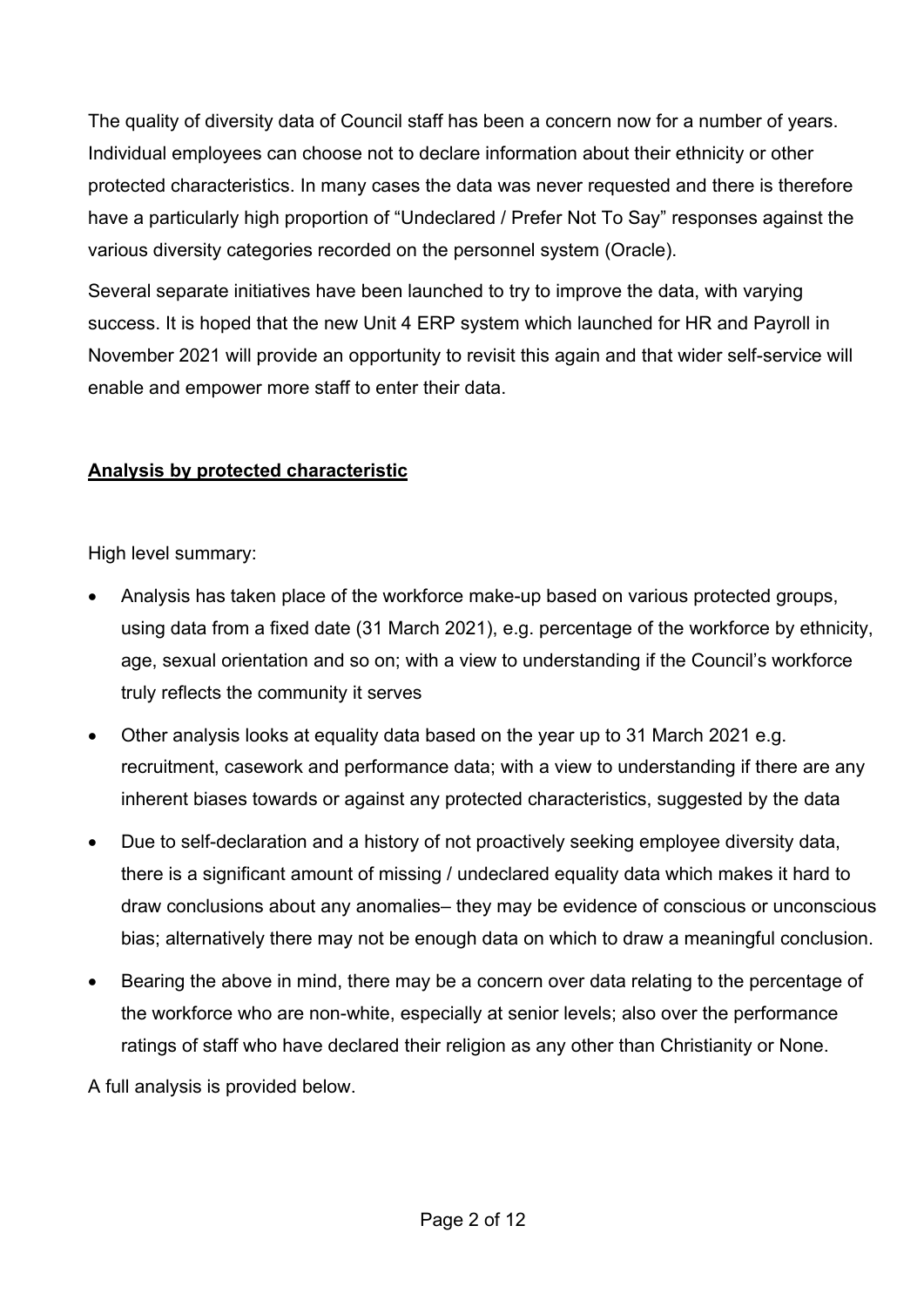## **Ethnic origin**

84% of employees declared they belonged to white ethnicities, this is slightly lower than previous years however the difference appears to be where data is either unrecorded or that the employee has preferred not to declare (nearly 15% compared to 11% in 2020). 1.3% of employees were from a non-white background, down 0.1% from 2020; compared to 2.5% of residents in the borough. No grade group has a particularly higher or lower non-white population than others; though it is interesting that employees in the lowest and highest grade groups are more likely to choose to withhold their data. Still no roles above grade 12 were filled by staff declaring themselves to be of an ethnicity other than White.

|                               |              | <b>Not white</b> | <b>Undis-</b> |
|-------------------------------|--------------|------------------|---------------|
|                               | <b>White</b> | / mixed          | closed        |
| <b>Grade 1 - 3</b>            | 76.7%        | 1.7%             | 21.7%         |
| <b>Grade 4 - 7</b>            | 82.7%        | 1.3%             | 16.1%         |
| <b>Grade 8 - 10</b>           | 85.4%        | 1.5%             | 13.1%         |
| <b>Grade 11 - 12</b>          | 90.9%        | 1.2%             | 7.9%          |
| <b>Grade 13 - 15</b>          | 92.7%        | 0.0%             | 7.3%          |
| <b>Grade 16 - 18</b>          | 62.5%        | $0.0\%$          | 37.5%         |
| <b>Senior Leadership Team</b> | 64.7%        | $0.0\%$          | 35.3%         |
| <b>Grand Total</b>            | 84.1%        | 1.3%             | 14.6%         |

#### **Sex**

The Council's workforce remains predominantly female at 71.2% - no change on last year. There is some variation of gender split based on grade. For instance, there are slightly more males in the lowest grade group – this is perhaps explained by the fact that there are relatively few employees in this group, and a greater proportion are more traditionally filled by men e.g. StreetCare operatives. Less easy to explain is the much more unequal gender split once the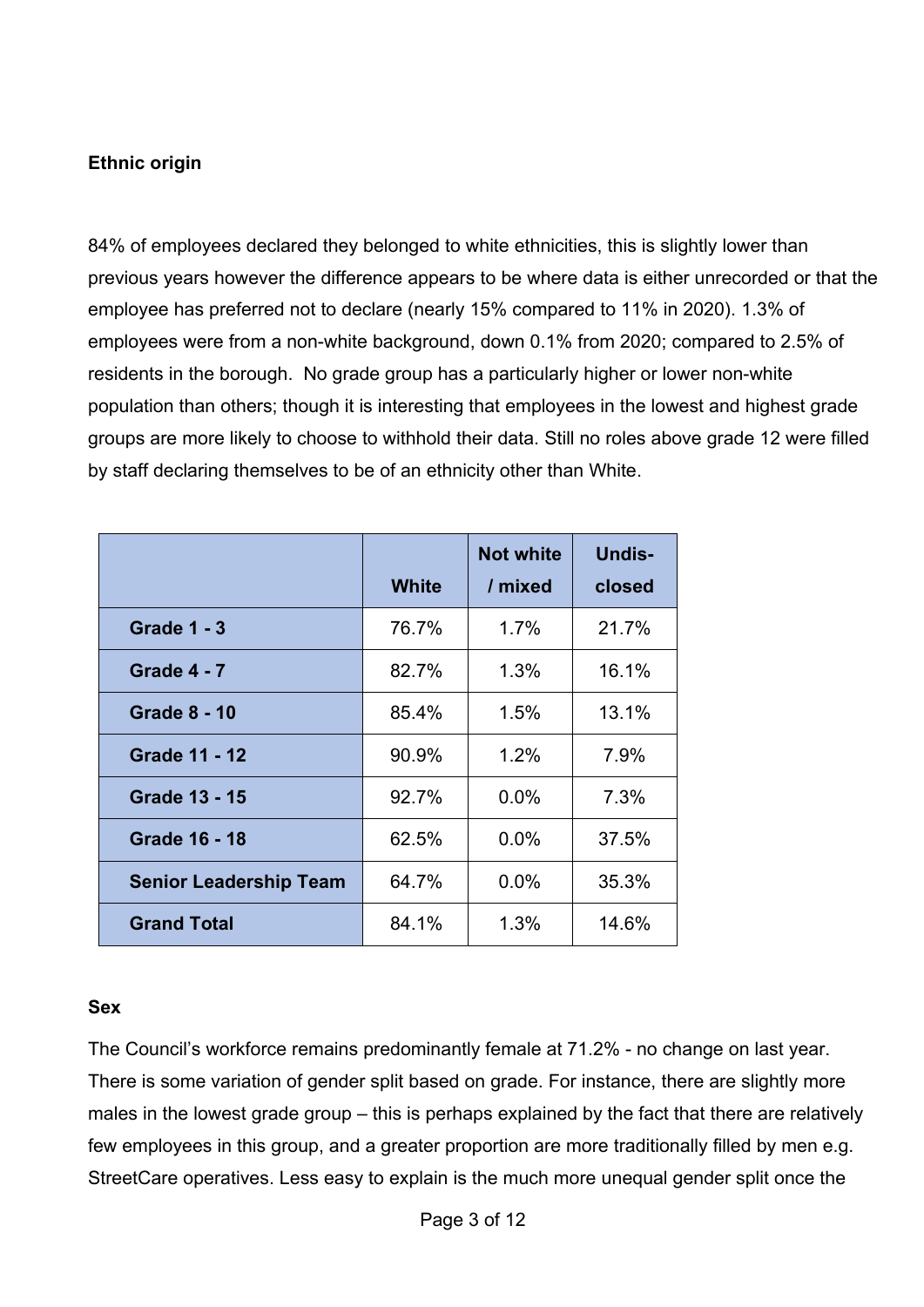very highest grades are reached. However the percentage of females in both the highest grades groups has increased:

- Grade 16-18: 58.3% compared to 52.3% in 2020
- SLT: 58.8% compared to 52.6% in 2020

|                               | F      | М      |
|-------------------------------|--------|--------|
| <b>Grade 1 - 3</b>            | 65.0%  | 35.0%  |
| <b>Grade 4 - 7</b>            | 72.1%  | 27.9%  |
| <b>Grade 8 - 10</b>           | 70.9%  | 29.1%  |
| <b>Grade 11 - 12</b>          | 71.9%  | 28.1%  |
| <b>Grade 13 - 15</b>          | 69.5%  | 30.5%  |
| <b>Grade 16 - 18</b>          | 58.3%  | 41.7%  |
| <b>Senior Leadership Team</b> | 58.8%  | 41.2%  |
| <b>Grand Total</b>            | 71.21% | 28.79% |

# **Disability**

The definition here of disability is again based on self-declaration. Employees with disabilities represent 2.9% of the Council's workforce, down very slightly from last year's 3.1%. This is lower than the proportion of disabled people aged 16-65 in the borough as a whole at 12.6%. There are still no declared disabled employees at the most senior levels.

|                      | <b>Declared</b><br><b>Disabled</b> |
|----------------------|------------------------------------|
| <b>Grade 1 - 3</b>   | 5.0%                               |
| <b>Grade 4 - 7</b>   | 2.7%                               |
| <b>Grade 8 - 10</b>  | 2.9%                               |
| <b>Grade 11 - 12</b> | 4.2%                               |
| <b>Grade 13 - 15</b> | 0.0%                               |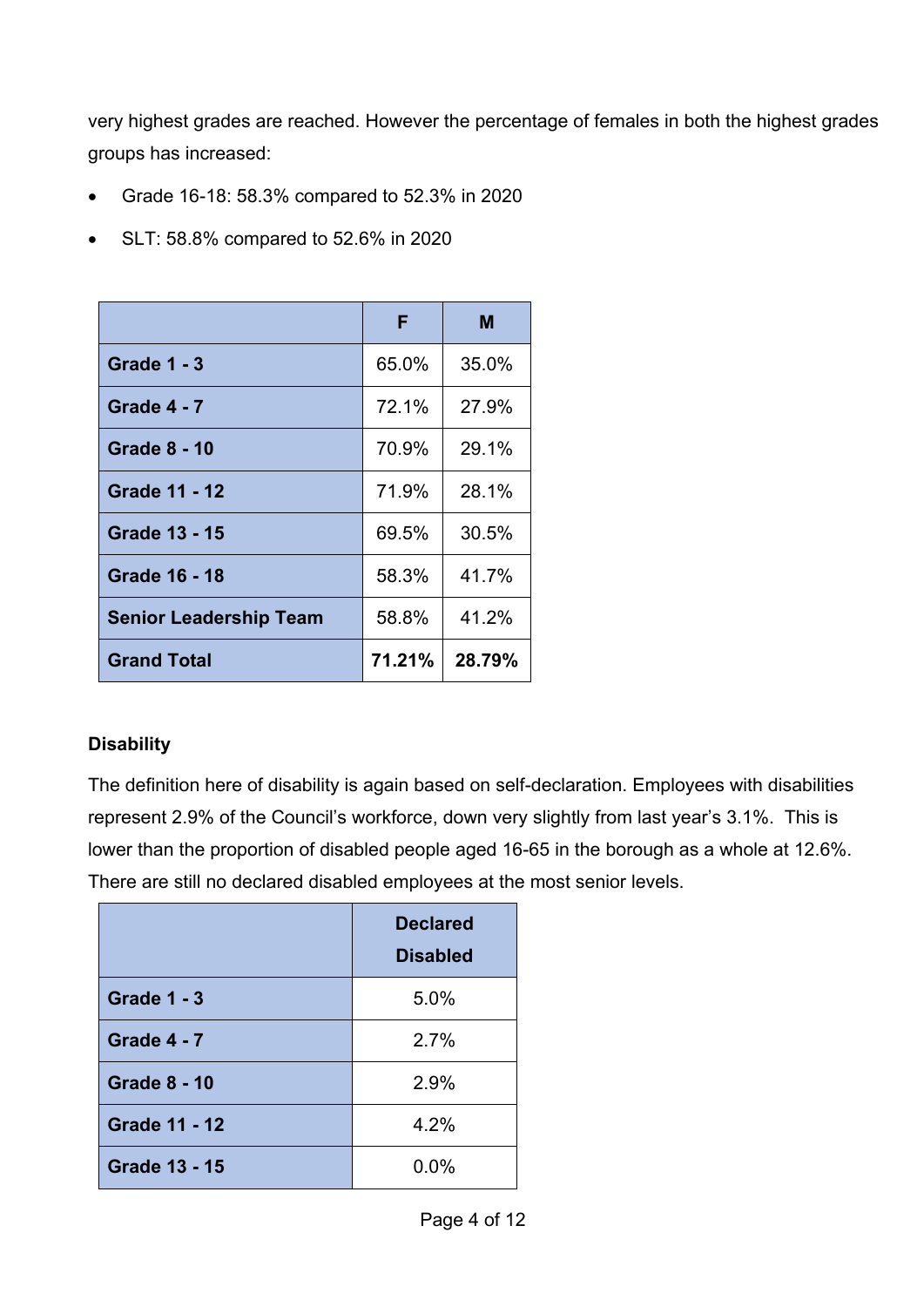| <b>Grade 16 - 18</b>          | $0.0\%$ |
|-------------------------------|---------|
| <b>Senior Leadership Team</b> | $0.0\%$ |
| <b>Grand Total</b>            | 2.9%    |

#### **Sexual orientation**

1% of employees declared themselves as gay or bisexual, compared to national estimates of 6%. However, there is likely to be significant under-reporting, as the sexual orientation of half the workforce is unknown. NB Due to the small numbers, this data is not broken down by grade.

| <b>Bisexual</b>     | 0.2%  |
|---------------------|-------|
| Gay                 | 0.8%  |
| <b>Heterosexual</b> | 36.9% |
| <b>Undisclosed</b>  | 62.2% |

## **Religion and belief**

High numbers of staff either have not answered this question or selected that they prefer not to answer and figures were similar to previous years. 1% declared a non-Christian religion, compared to 1.4% of the borough's population. NB Due to the small numbers, again this data is not broken down by grade.

| <b>Christian</b>      | 25.4% |
|-----------------------|-------|
| <b>No Religion</b>    | 10.9% |
| <b>Other Religion</b> | 1.0%  |
| <b>Undisclosed</b>    | 62.7% |

## **Age**

Page 5 of 12 The workforce profile remains older in comparison to the community. Though it should of course be remembered that by definition a working population won't include anyone under 16 and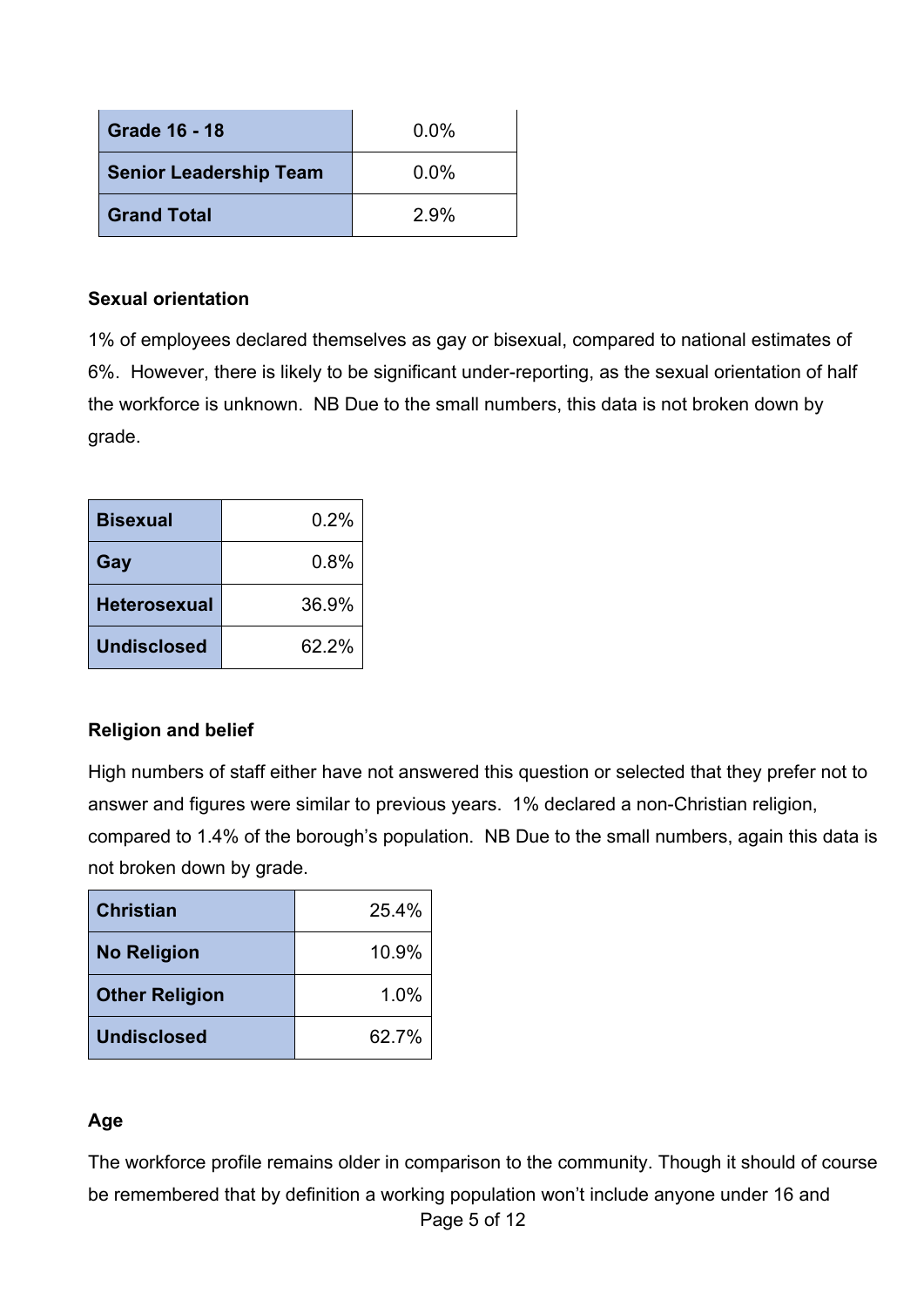fewer at the higher and lower age ranges; which means there will be proportionally more in the age groups in between. Interestingly the rate of employment of those aged 60-64 is higher in the Council than the rate of general population which indicates an inclusive employment environment for older workers.

| Age range | 2021   | <b>Population</b> |
|-----------|--------|-------------------|
| 16-19     | 0.10%  | 6.00%             |
| $20 - 24$ | 3.03%  | 7.00%             |
| $25 - 29$ | 6.75%  | 6.50%             |
| $30 - 34$ | 8.93%  | 6.50%             |
| $35 - 39$ | 11.41% | 8.00%             |
| 40-44     | 11.22% | 9.00%             |
| 45-49     | 13.40% | 9.50%             |
| 50-54     | 16.07% | 8.00%             |
| 55-59     | 15.88% | 7.00%             |
| 60-64     | 9.55%  | 8.00%             |
| 65+       | 3.65%  | 22.00%            |

# **Recruitment**

An audit of recruitment activity from 1 April 2020 to 31 March 2021 has been undertaken. A summary is attached below.

The data does not highlight any great concerns - female candidates are almost twice as likely to be appointed as male candidates but the Council's workforce is made up of mostly women. In terms of ethnicity, there does seem to be a slight disparity in the % of applicants appointed – 7.8% of White candidates appointed compared to 5.7% of candidates self-declaring as Other than White. However it is difficult to draw any firm conclusions because a high number of candidates have chosen not to disclose equality data.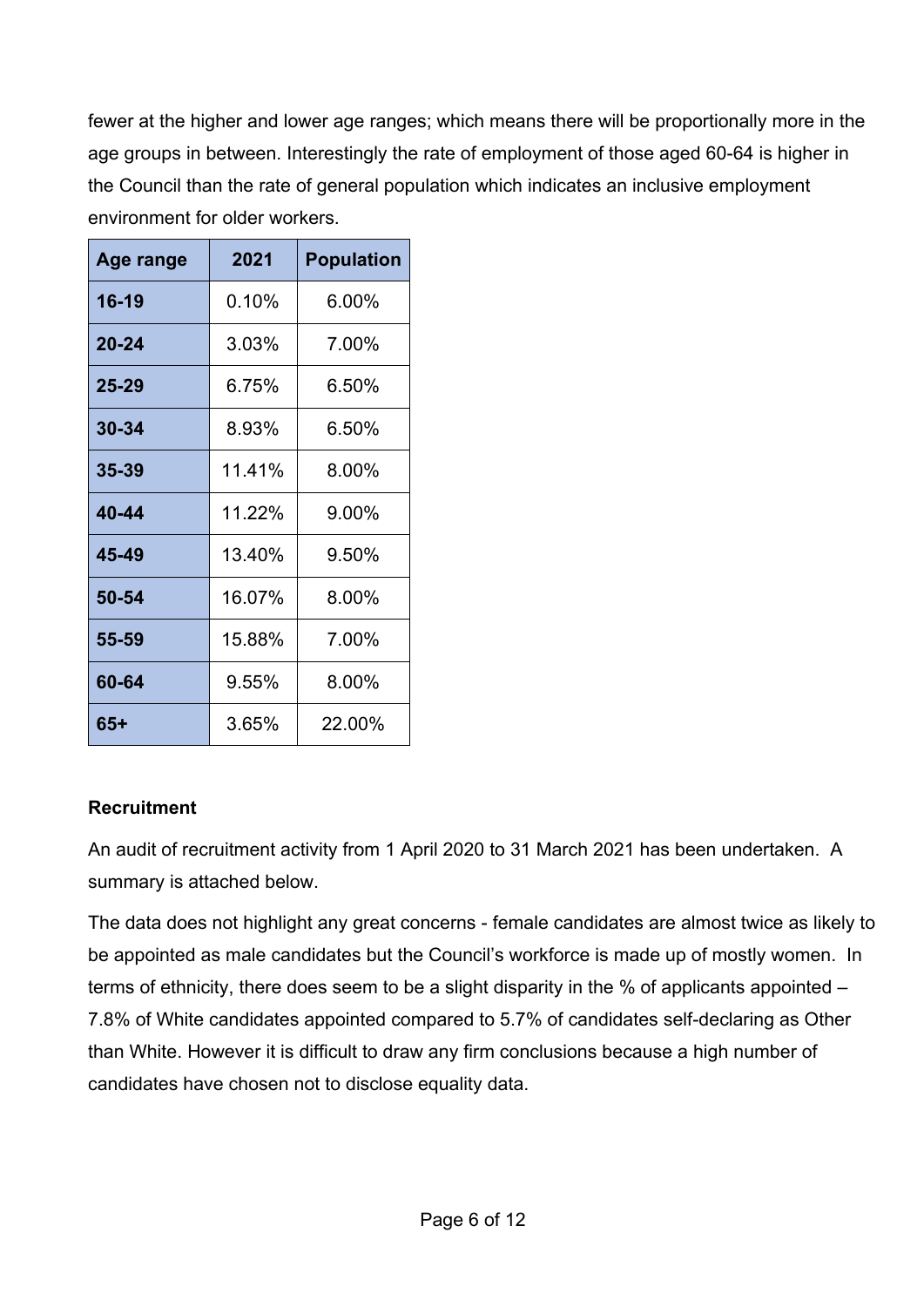|                         | <b>Applicants</b> |       |                      | <b>Appointed</b> | % In<br><b>Workforce</b> |
|-------------------------|-------------------|-------|----------------------|------------------|--------------------------|
|                         | <b>Total</b>      | $\%$  | $\%$<br><b>Total</b> |                  | 01/04/2021               |
| <b>SEX</b>              |                   |       |                      |                  |                          |
| Male                    | 1586              | 34.3% | 77                   | 4.9%             | 28.8%                    |
| Female                  | 2953              | 63.8% | 271                  | 9.2%             | 71.2%                    |
| Trans / Other           | 8                 | 0.2%  | 0                    | 0.0%             |                          |
| Prefer Not To Say       | 82                | 1.8%  | 19                   | 23.2%            |                          |
| Total                   | 4629              |       |                      |                  |                          |
| <b>ETHNIC ORIGIN</b>    |                   |       |                      |                  |                          |
| White                   | 4170              | 90.1% | 327                  | 7.8%             | 84.1%                    |
| <b>Other than White</b> | 351               | 7.6%  | 20                   | 5.7%             | 1.3%                     |
| Prefer Not To Say       | 108               | 2.3%  | 20                   | 18.5%            | 14.6%                    |
| <b>Total</b>            | 4629              |       |                      |                  |                          |
| <b>AGE</b>              |                   |       |                      |                  |                          |
| 16-19                   | 27                | 0.6%  | 0                    | 0.0%             | 0.1%                     |
| 20-24                   | 385               | 8.3%  | 23                   | 6.0%             | 3.0%                     |
| 25-29                   | 550               | 11.9% | 39                   | 7.1%             | 6.7%                     |
| 30-34                   | 383               | 8.3%  | 39                   | 10.2%            | 8.9%                     |
| 35-39                   | 340               | 7.3%  | 35                   | 10.3%            | 11.4%                    |
| 40-44                   | 289               | 6.2%  | 20                   | 6.9%             | 11.2%                    |
| 45-49                   | 261               | 5.6%  | 28                   | 10.7%            | 13.4%                    |
| 50-54                   | 238               | 5.1%  | 24                   | 10.1%            | 16.1%                    |
| 55-59                   | 126               | 2.7%  | 9                    | 7.1%             | 15.9%                    |
| 60-64                   | 41                | 0.9%  | $\overline{2}$       | 4.9%             | 9.6%                     |
| $65+$                   | $\overline{7}$    | 0.2%  | $\mathbf{1}$         | 14.3%            | 3.7%                     |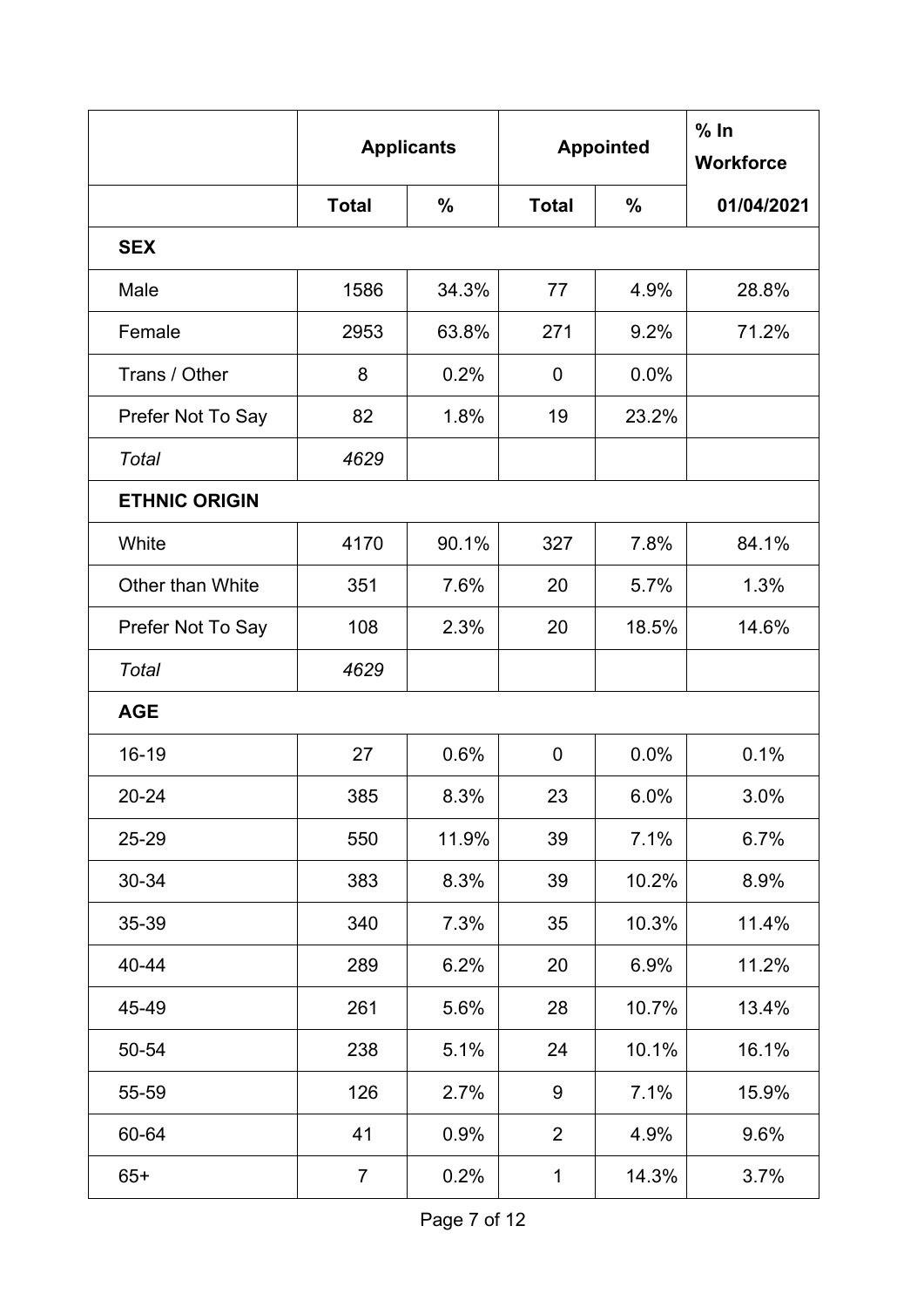| Prefer Not To Say | 1982 | 42.8% | 147 | 7.4% |  |
|-------------------|------|-------|-----|------|--|
| Total             | 4629 |       |     |      |  |

Going forward it is important for the Council's ambition to be recognised as an inclusive employer and an employer of choice that there is a greater understanding of the diversity of people applying for vacancies. This will enable corrective action to be taken if there are any disparities caused by recruitment processes, or the way jobs are advertised or the language used. HR and the Recruitment team will continue to look at how candidates can be encouraged to disclose this information at application stage.

# **Leavers**

Leavers throughout the year 1 April 2020 to 31 March 2021 have been analysed by protected characteristic, and the findings are below. No particular concerns are indicated based on the diversity data of leavers.

|                         | Resig-<br>nations | 119   | Retire-<br>ments | 43    | <b>Other</b>   | 52    | % In Work-<br>force |
|-------------------------|-------------------|-------|------------------|-------|----------------|-------|---------------------|
|                         | <b>Number</b>     | %     | <b>Number</b>    | $\%$  | <b>Number</b>  | $\%$  | 01/04/2021          |
| <b>GENDER</b>           |                   |       |                  |       |                |       |                     |
| Female                  | 87                | 73.1% | 37               | 86.0% | 43             | 82.7% | 71.2%               |
| Male                    | 32                | 26.9% | 6                | 14.0% | 9              | 17.3% | 28.8%               |
| Total                   | 119               |       | 43               |       | 52             |       |                     |
| <b>ETHNIC ORIGIN</b>    |                   |       |                  |       |                |       |                     |
| <b>Other than White</b> | 3                 | 2.5%  | $\mathbf{1}$     | 2.3%  | $\overline{0}$ | 0.0%  | 1.3%                |
| White                   | 77                | 64.7% | 39               | 90.7% | 37             | 71.2% | 84.1%               |
| Undisclosed             | 39                | 32.8% | 3                | 7.0%  | 15             | 28.8% | 14.6%               |
| Total                   | 119               |       | 43               |       | 52             |       |                     |
| <b>DISABILITY</b>       |                   |       |                  |       |                |       |                     |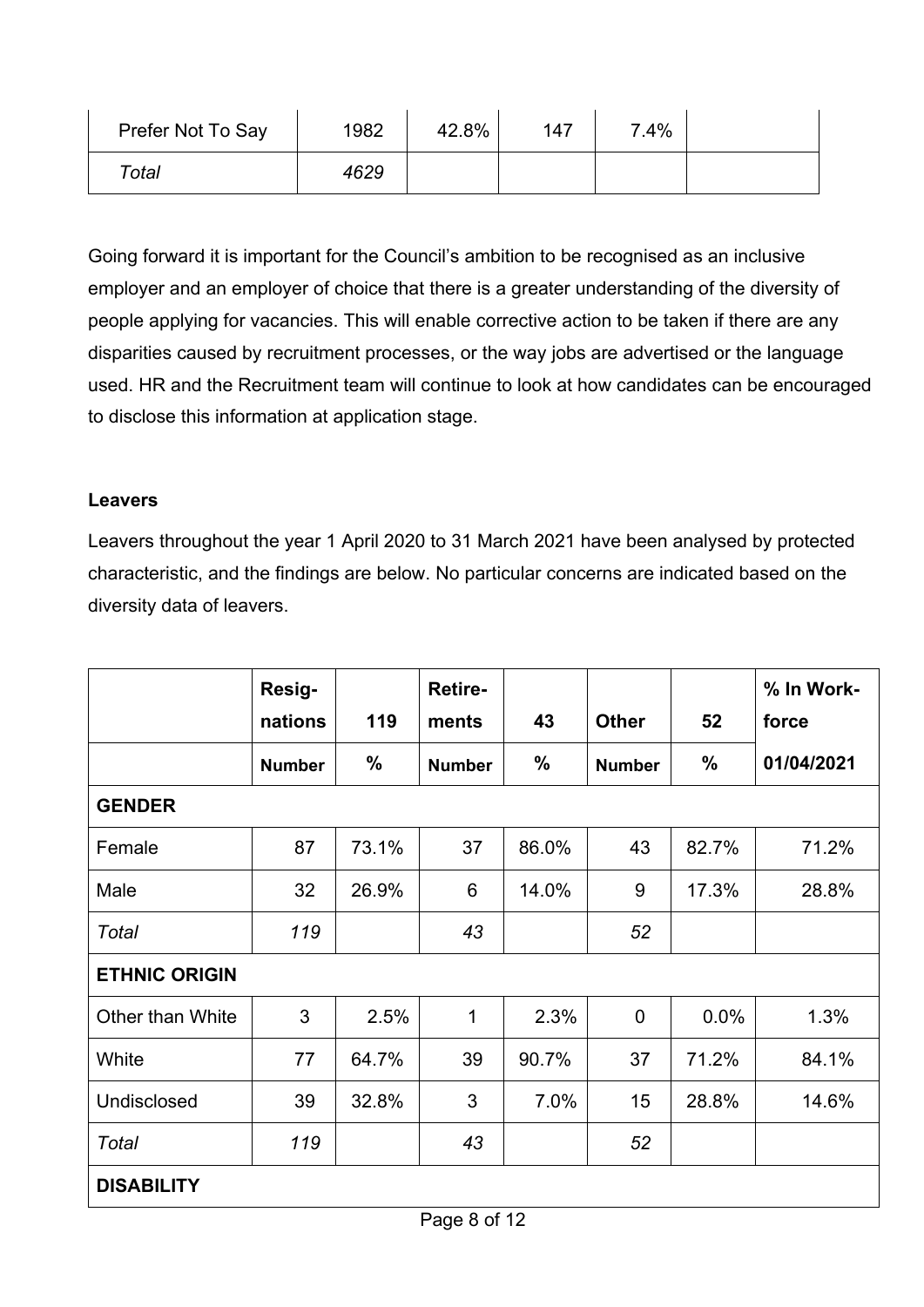| <b>Disabled</b>           | $\overline{2}$   | 1.7%  | $\mathbf{1}$     | 2.3%  | 3              | 5.8%  | 2.9%  |  |  |  |
|---------------------------|------------------|-------|------------------|-------|----------------|-------|-------|--|--|--|
| <b>Not Disabled</b>       | 27               | 22.7% | 22               | 51.2% | 11             | 21.2% | 36.4% |  |  |  |
| <b>Not Declared</b>       | 90               | 75.6% | 20               | 46.5% | 38             | 73.1% | 60.7% |  |  |  |
| Total                     | 119              |       | 43               |       | 52             |       |       |  |  |  |
| <b>SEXUAL ORIENTATION</b> |                  |       |                  |       |                |       |       |  |  |  |
|                           |                  |       |                  | 51.2  |                | 23.1  |       |  |  |  |
| Heterosexual              | 23               | 19.3% | 22               | $\%$  | 12             | $\%$  | 36.9% |  |  |  |
| Gay                       | $\overline{2}$   | 1.7%  | $\mathbf 0$      | 0.0%  | $\mathbf{1}$   | 1.9%  | 0.8%  |  |  |  |
| <b>Bisexual</b>           | $\boldsymbol{0}$ | 0.0%  | $\boldsymbol{0}$ | 0.0%  | $\mathbf 0$    | 0.0%  | 0.2%  |  |  |  |
| Undisclosed               | 94               | 79.0% | 21               | 48.8% | 39             | 75.0% | 62.2% |  |  |  |
| Total                     | 119              |       | 43               |       | 52             |       |       |  |  |  |
| <b>RELIGION / BELIEF</b>  |                  |       |                  |       |                |       |       |  |  |  |
| Christian                 | 17               | 14.3% | 20               | 46.5% | 11             | 21.2% | 25.4% |  |  |  |
| None                      | $9\,$            | 7.6%  | $\overline{2}$   | 4.7%  | $\overline{2}$ | 3.8%  | 10.9% |  |  |  |
| Other                     | $\mathbf 0$      | 0.0%  | $\mathbf{1}$     | 2.3%  | $\mathbf 0$    | 0.0%  | 1.0%  |  |  |  |
| Undisclosed               | 93               | 78.2% | 20               | 46.5% | 39             | 75.0% | 62.7% |  |  |  |
| Total                     | 119              |       | 43               |       | 52             |       |       |  |  |  |
| <b>AGE</b>                |                  |       |                  |       |                |       |       |  |  |  |
| $16 - 19$                 | $\overline{2}$   | 1.7%  | $\mathbf 0$      | 0.0%  | $\mathbf{1}$   | 1.9%  | 0.1%  |  |  |  |
| $20 - 24$                 | 8                | 6.7%  | $\mathbf 0$      | 0.0%  | $\overline{2}$ | 3.8%  | 3.0%  |  |  |  |
| 25-29                     | 14               | 11.8% | $\pmb{0}$        | 0.0%  | $\mathbf{1}$   | 1.9%  | 6.7%  |  |  |  |
| 30-34                     | 22               | 18.5% | $\boldsymbol{0}$ | 0.0%  | $\mathbf{1}$   | 1.9%  | 8.9%  |  |  |  |
| 35-39                     | 13               | 10.9% | $\mathbf 0$      | 0.0%  | $\overline{4}$ | 7.7%  | 11.4% |  |  |  |
| 40-44                     | 12               | 10.1% | $\mathbf 0$      | 0.0%  | $\mathbf{1}$   | 1.9%  | 11.2% |  |  |  |
| 45-49                     | 17               | 14.3% | 0                | 0.0%  | 8              | 15.4% | 13.4% |  |  |  |
| 50-54                     | 15               | 12.6% | 1                | 2.3%  | 6              | 11.5% | 16.1% |  |  |  |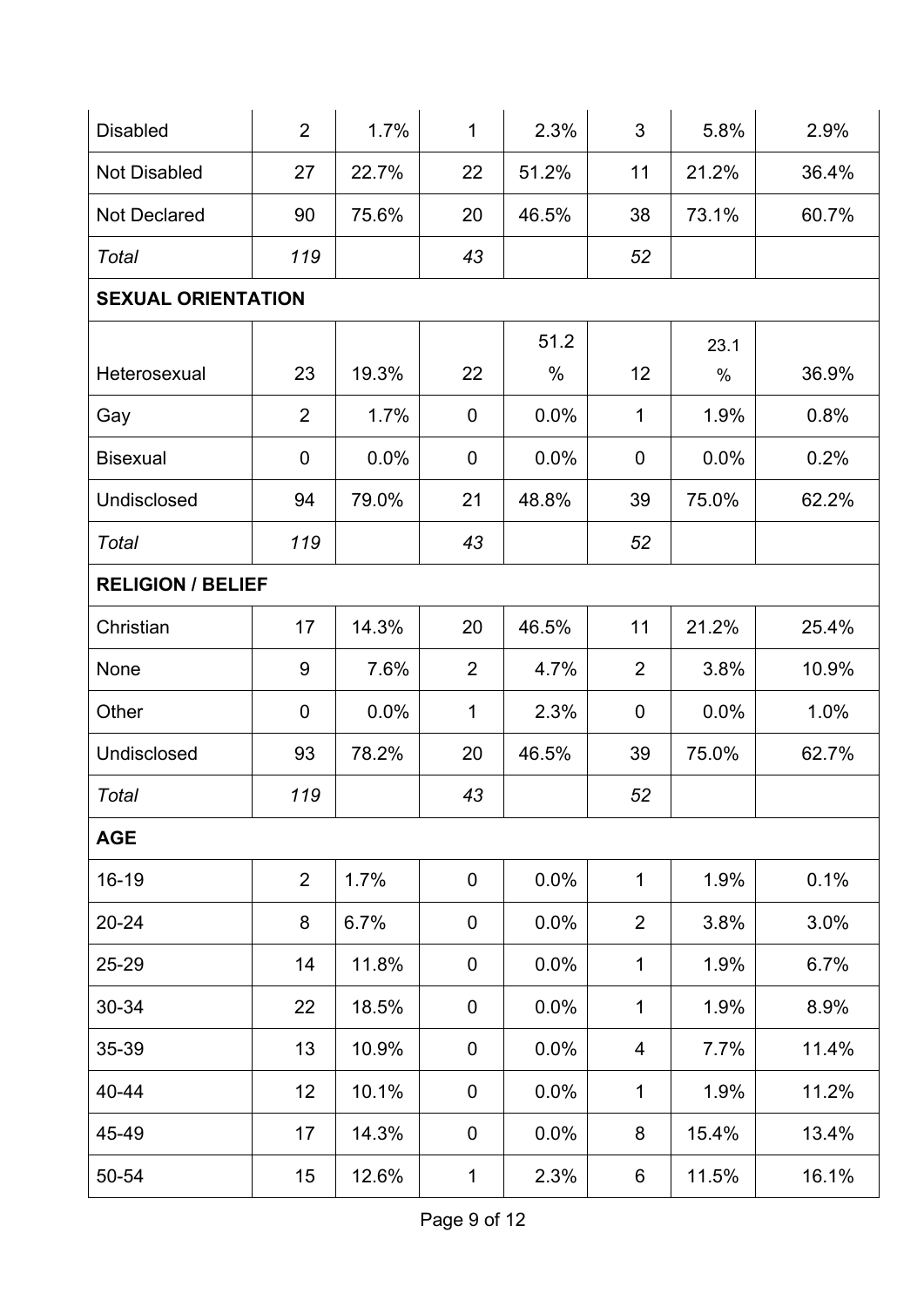| 55-59 | 11  | 9.2% |    | 16.3% | 12 | 23.1% | 15.9% |
|-------|-----|------|----|-------|----|-------|-------|
| 60-64 | 3   | 2.5% | 27 | 62.8% | 9  | 17.3% | 9.6%  |
| $65+$ | 2   | 1.7% | 8  | 18.6% |    | 13.5% | 3.7%  |
| Total | 119 |      | 43 |       | 52 |       |       |

## **Maternity/Paternity/Adoption leave**

109 employees took maternity/paternity/adoption leave during at least part of the year. Encouragingly take up of paternity leave (9 employees) and shared parental leave (1 employee) continues, in addition to maternity leave.

## **Absence**

Total absence by protected characteristic shows that absence is broadly in line with the gender, ethnic origin, sexual orientation and religion / belief split of the organisation. The trend which has in the past been noted of disabled employees accounting for a significantly higher proportion of absence has again not continued this year and they accounted for 2.9% of all absence (slightly down from 3.1% last year and 3.8% the previous year). In previous years a trend has been observed of older workers taking up proportionately more absence. However this year that is not the case – workers over 50 make up about 45% of the workforce and account for 45% of all absences.

|                      | Absence days  | 1705          | % In<br><b>Workforce</b> |  |  |
|----------------------|---------------|---------------|--------------------------|--|--|
|                      | <b>Number</b> | $\frac{0}{0}$ | 01/04/2021               |  |  |
| <b>GENDER</b>        |               |               |                          |  |  |
| Female               | 1244          | 73.0%         | 71.2%                    |  |  |
| Male                 | 461           | 27.0%         | 28.8%                    |  |  |
| Total                | 1705          |               |                          |  |  |
| <b>ETHNIC ORIGIN</b> |               |               |                          |  |  |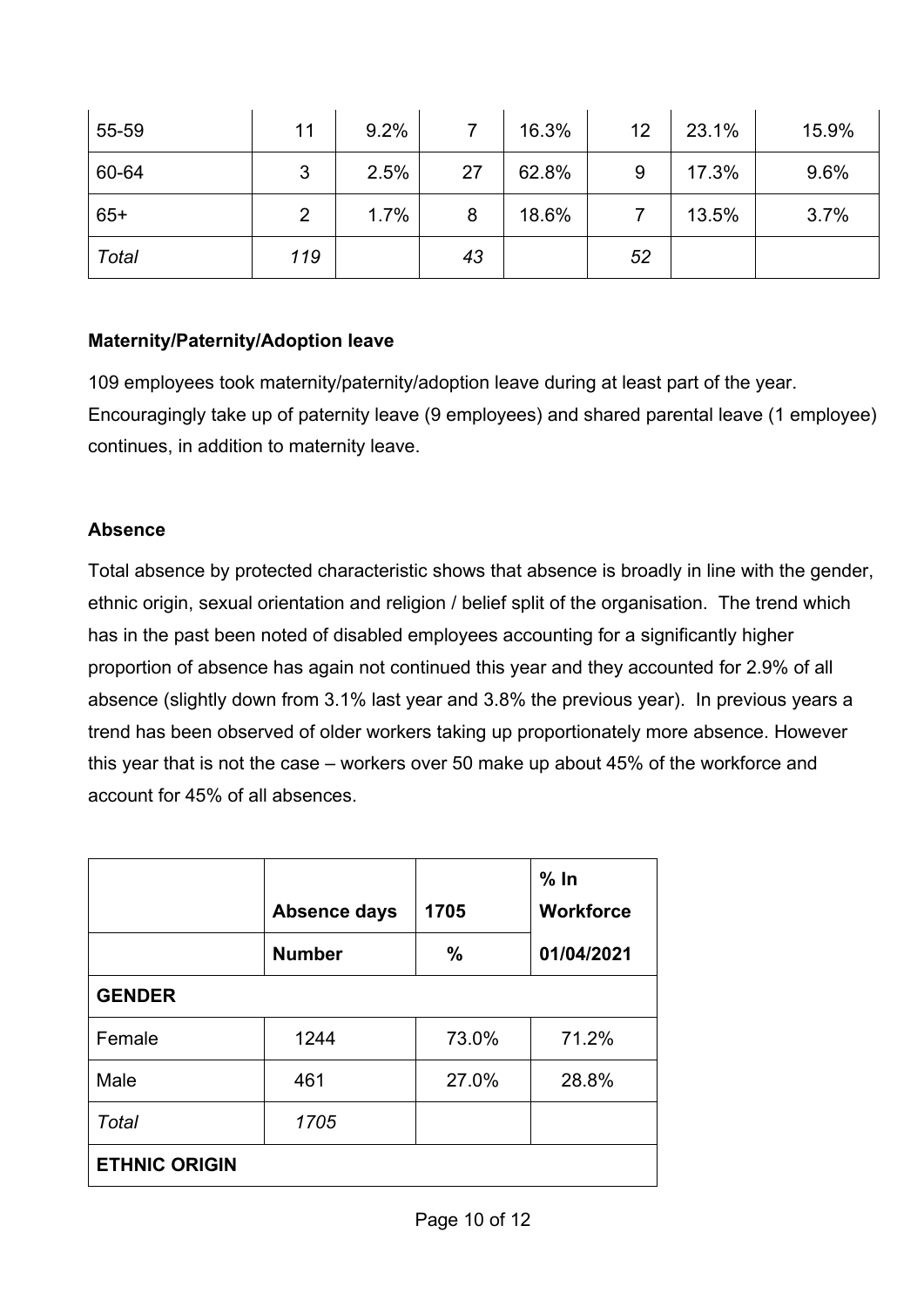| Other than White          | 25   | 1.5%  | 1.3%  |
|---------------------------|------|-------|-------|
| White                     | 1477 | 86.6% | 84.1% |
| Undisclosed               | 203  | 11.9% | 14.6% |
| Total                     | 1705 |       |       |
| <b>DISABILITY</b>         |      |       |       |
| <b>Disabled</b>           | 57   | 3.3%  | 2.9%  |
| <b>Not Disabled</b>       | 610  | 35.8% | 36.4% |
| <b>Not Declared</b>       | 1038 | 60.9% | 60.7% |
| Total                     | 1705 |       |       |
| <b>SEXUAL ORIENTATION</b> |      |       |       |
| Heterosexual              | 574  | 33.7% | 36.9% |
| Gay                       | 15   | 0.9%  | 0.8%  |
| <b>Bisexual</b>           | 6    | 0.4%  | 0.2%  |
| Undisclosed               | 1110 | 65.1% | 62.2% |
| <b>Total</b>              | 1705 |       |       |
| <b>RELIGION / BELIEF</b>  |      |       |       |
| Christian                 | 413  | 24.2% | 25.4% |
| None                      | 187  | 11.0% | 10.9% |
| Other                     | 11   | 0.6%  | 1.0%  |
| <b>Undisclosed</b>        | 1094 | 64.2% | 62.7% |
| Total                     | 1705 |       |       |
| <b>AGE</b>                |      |       |       |
| 16-19                     | 1    | 0.1%  | 0.1%  |
| 20-24                     | 50   | 2.9%  | 3.0%  |
| 25-29                     | 97   | 5.7%  | 6.7%  |
| 30-34                     | 168  | 9.9%  | 8.9%  |
|                           |      |       |       |

Page 11 of 12